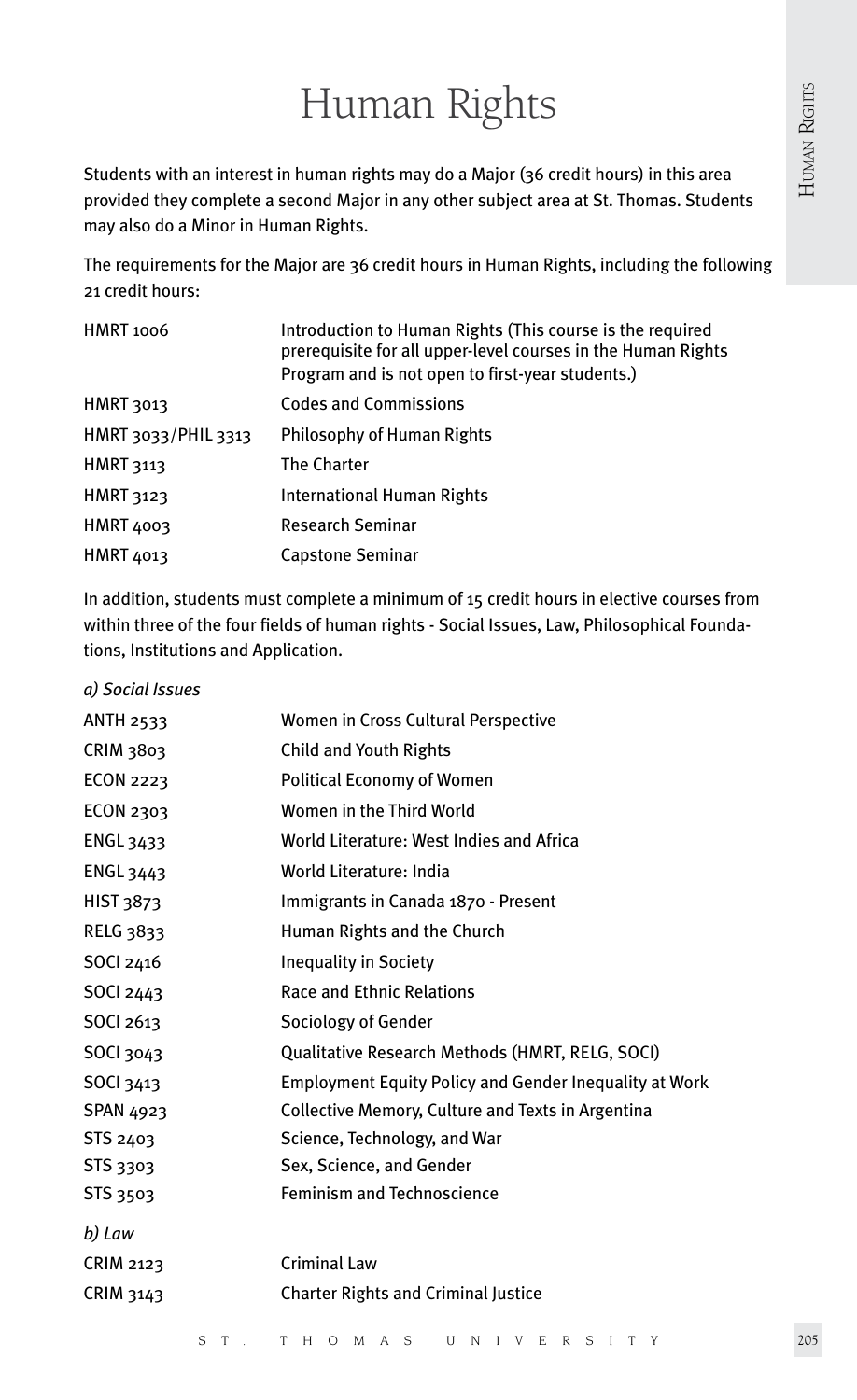| HMRT3063         | Humanitarian Law and Human Rights                        |
|------------------|----------------------------------------------------------|
| <b>NATI 3903</b> | Native People and the Law I                              |
| NATI 3913        | Native People and the Law II                             |
| <b>NATI 3923</b> | Aboriginal Rights: The Land Question                     |
| POLS 3133        | The Charter of Rights and Freedom                        |
| POLS 3503        | Human Rights, International Relations and Foreign Policy |
| <b>SOCI</b> 3313 | Sociology of Law                                         |
| <b>SOCI</b> 3323 | Sociology of Women and Law                               |

## *c) Philosophical Foundations*

| <b>ENVS 2023</b> | Introduction to Perspectives on the Environment  |
|------------------|--------------------------------------------------|
| GRID 2006        | Quest for the Good Life                          |
| GRID 2206        | Human Nature and Technology                      |
| GRID 3306        | lustice                                          |
| <b>GRID 3506</b> | Freedom                                          |
| PHIL 2213        | <b>Introduction to Moral Philosophy</b>          |
| PHIL 2233        | <b>Contemporary Moral Philosophy</b>             |
| PHIL 2243        | <b>Current Issues in Ethics</b>                  |
| POLS 2806        | <b>Western Tradition of Political Philosophy</b> |

#### *d) Institutions and Application*

| ECON 2203        | <b>Community Economic Development</b>           |
|------------------|-------------------------------------------------|
| <b>ENVS 3013</b> | <b>Environmental Policy</b>                     |
| ENVS 3023        | <b>Environmental Praxis</b>                     |
| <b>HMRT 3133</b> | Human Rights and Non-governmental Organizations |
| <b>HMRT 4033</b> | Special Topics in Human Rights                  |
| <b>HMRT 4043</b> | Special Topics in Human Rights                  |
| POLS 1103        | <b>Canadian Government</b>                      |
| POLS 1603        | <b>Global Politics</b>                          |
| POLS 3613        | <b>Model United Nations</b>                     |
| STS 3063         | Science, Religion, and Galileo's Trial          |
|                  |                                                 |

Students should consult with the Director of the Human Rights Program to ensure that their program meets all requirements.

#### **HMRT-1006. Introduction to Human Rights**

This course will introduce students to the study of human rights by investigating the question what is a human right? The course will proceed primarily through a number of examples and case studies. Students will also be given an overview of the basic instruments, institutions, and ideas relevant to human rights.

#### **HMRT-1203. Global Politics (POLS 1603)**

This course provides an introduction to the concepts of nation and state, sovereignty, forms of government, and political conflict. It does so through consideration of issues in world politics, such as human rights and social justice, ecological imbalance, economic inequalities, war, global governmental institutions and organizations.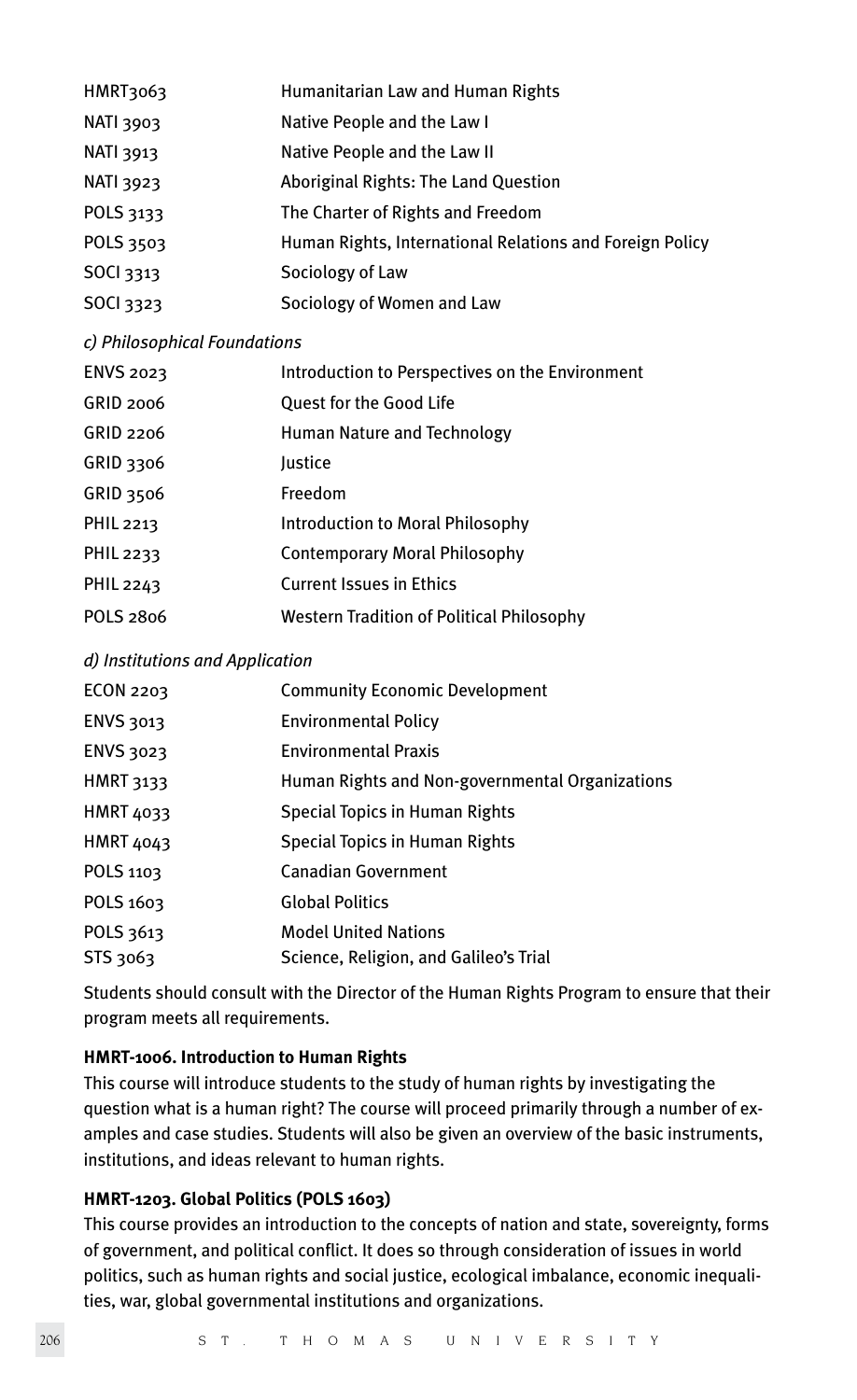## **HMRT-2203. Community Economic Development (ECON)**

A course which explores the theory and practice of community economic development. It will include the examination of case studies of successful community economic development. The focus will be on the appropriateness and applicability of the model to the Maritimes.

### **HMRT-2206. The Quest for the Good Life (GRID 2006)**

This course is designed to approach the perennial issue of The Quest for the Good Life through the thoughtful reading of some of the greatest works in a variety of disciplines. The texts may include ancient and modern, all selected because they speak to and illuminate this theme. Texts will vary from year to year but will include works such as Aristotle's *Ethics*, the *Bible*, Machiavelli's *Prince*, and Camus' *The Plague*.

## **HMRT-2216. Human Nature and Technology (GRID 2206)**

This course will study the way in which diverse thinkers have considered the question of human nature. This question will be sharpened with a consideration of the way in which human beings considered as natural beings use and are affected by technology. Texts will vary from year to year, but may include works such as: Aeschylus' *Prometheus Bound*, Bacon's *New Atlantis*, Swift's *Gulliver's Travels*, Grant's *Technology and Empire*, Miller's *A Canticle for Leibowitz*, Heidegger's *The Question Concerning Technology*, Shelley's *Frankenstein*, Gaskell's *North and South*, Achebe's *Things Fall Apart*, and Sterling's *Holy Fire*.

#### **HMRT-2223. Political Economy of Women (ECON)**

This is a seminar course examining, in depth, selected topics on the political economy of women. Potential topics include women as paid workers, domestic labour, and women and poverty.

#### **HMRT-2233. Women in the Third World (ECON 2303)**

This course will critically examine the role of women in the Third World. It will concentrate largely on the changes in these roles and their correspondence with the transition from traditional to new forms of economic organization, production, and power.

## **HMRT-2236. The Western Tradition of Political Philosophy (POLS 2806)**

This course will introduce students to the following seminal texts in the Western political tradition. Texts may include: Plato's *Apology*, Plato's *Republic*, Aristotle's *Nicomachean Ethics*, Aristotle's *Politics*, *Bible*, St. Augustine's *City of God*, Aquinas' *Treatise on Law,*  Machiavelli's *The Prince*, Hobbes' *Leviathan*, Locke's *Second Treatise on Government,* Rousseau's *Discourses*, Marx's 1844 *Manuscripts*, C*ommunist Manifesto*, and Nietzsche's *The Genealogy of Morals*. Students who took either POLS 2803 or 2813 cannot receive credit for 2806.

## **HMRT-2243. Introduction to Perspectives on the Environment (ENVS 2023)**

This course explores how society has attempted to understand the social origins of environmental degradation and the changes necessary in society to end human disruption of the environment. This involves a review of the different perspectives within the environmental movement, and of the attempts by the social sciences and the humanities to understand the social origins of environmental degradation. Prerequisite: ENVS 1013, or permission of the instructor.

#### **HMRT-2253. Introduction to Moral Philosophy (PHIL 2213)**

An examination, through readings, lectures, and discussion, of some important attempts to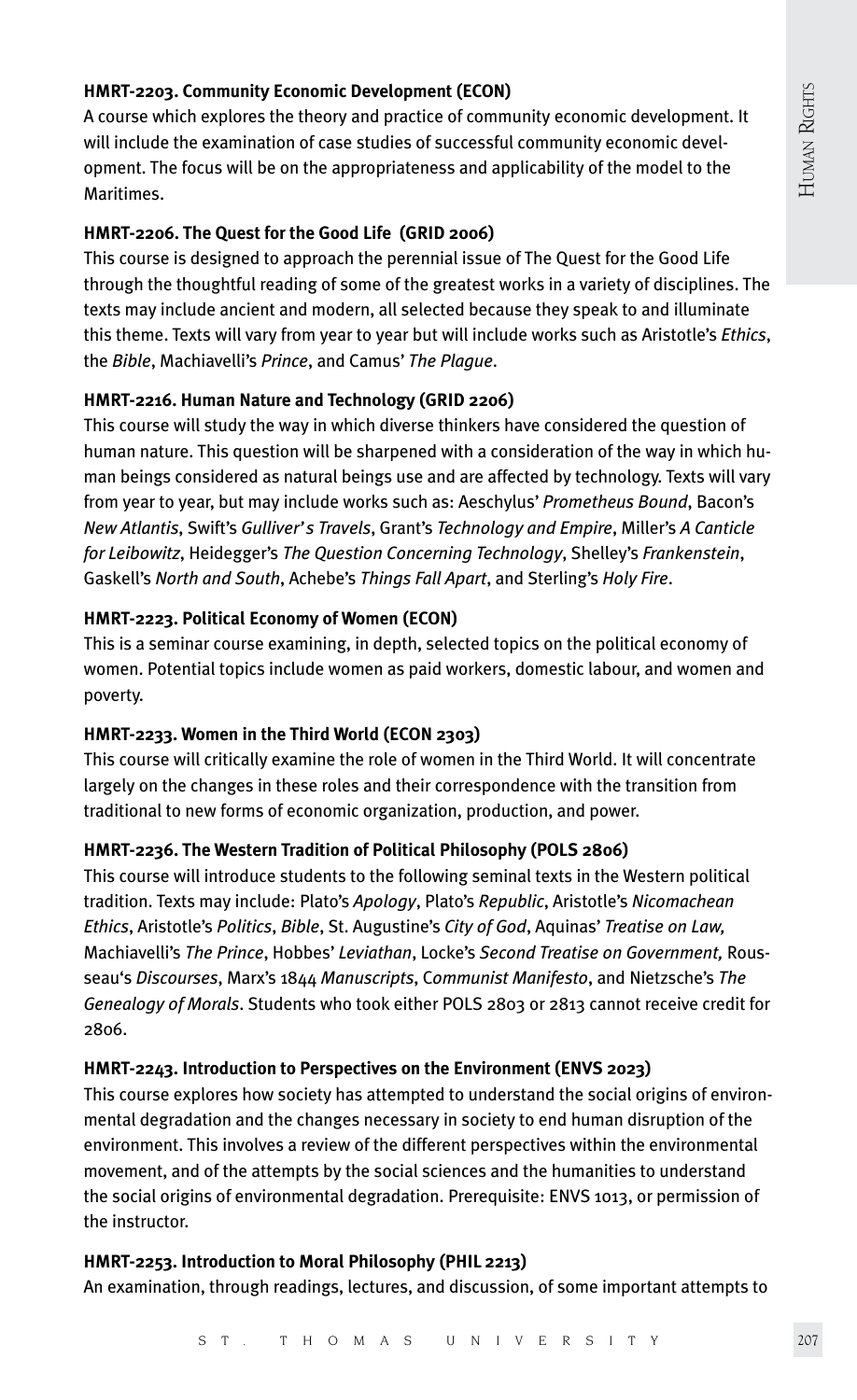ground ethical judgments. Themes: relativism, egoism, values, and sentiment; values and consequences; the determination of duty.

## **HMRT-2263. Contemporary Moral Philosophy (PHIL 2233)**

An investigation, through readings, lectures, and discussion, of contemporary issues and authors in moral philosophy. Topics include: Nietzsche and the transvaluation of values, existentialist ethics, emotivism, Marxism and ethics, the natural law debate, situation ethics, the logic and meaning of ethical discourse. Prerequisite: PHIL 2213, or permission of the instructor.

## **HMRT-2273. Current Issues in Ethics (PHIL 2243)**

A discussion, through lectures and student presentations, of ethical theory through its application in the consideration of such contemporary issues as: pornography and censorship, euthanasia, abortion, punishment, justice and welfare, sexual and racial discrimination. Prerequisite: Phil 2213, or permission of the instructor.

# **HMRT-2283. Science, Technology, and War (STS 2403)**

This course explores the development of modern techniques, technologies, and social systems for the purposes of making war. It also explores how wars change societies, technologically, socially, and structurally. Note: Students who have taken STS-1403 will not receive credit for STS-2403.

## **HMRT-3013. Codes and Commissions**

This course will focus on domestic human rights codes and human rights commissions. Special attention will be given to the New Brunswick Human Rights Code and the New Brunswick Human Rights Commission.

## **HMRT-3033. Philosophy of Human Rights**

This course will introduce students to philosophical questions concerning the foundations of human rights. What are human rights based on? What makes something a human right? Are human rights universally and permanently valid or is the notion of human rights merely a construct of modern Western culture? The course will familiarize students with alternative theoretical answers to these and other related questions.

#### **HMRT-3063. Humanitarian Law and Human Rights**

This course will examine the historical development of humanitarian law and the relationship with human rights. It will study the principle actors in the administration of humanitarian law and human rights. Students will explore the protection of victims and their fundamental rights in emergency situations, the rights and duties of aid organizations and their personnel, the changing role of humanitarian law in the light of terrorism, and international crime. The course will review the enforcement of rights and duties as well as the mechanisms available under general international law, human rights law, and international humanitarian law.

#### **HMRT-3113. The Charter**

This course will examine the impact of the Charter on rights and freedoms in Canada. After an introductory discussion of the Bill of Rights and the development of the Charter, instruction will focus on a large number of Supreme Court decisions interpreting the meaning of the Charter's provisions.

#### **HMRT-3123. International Human Rights**

This course explicates the principal international and regional systems in place for the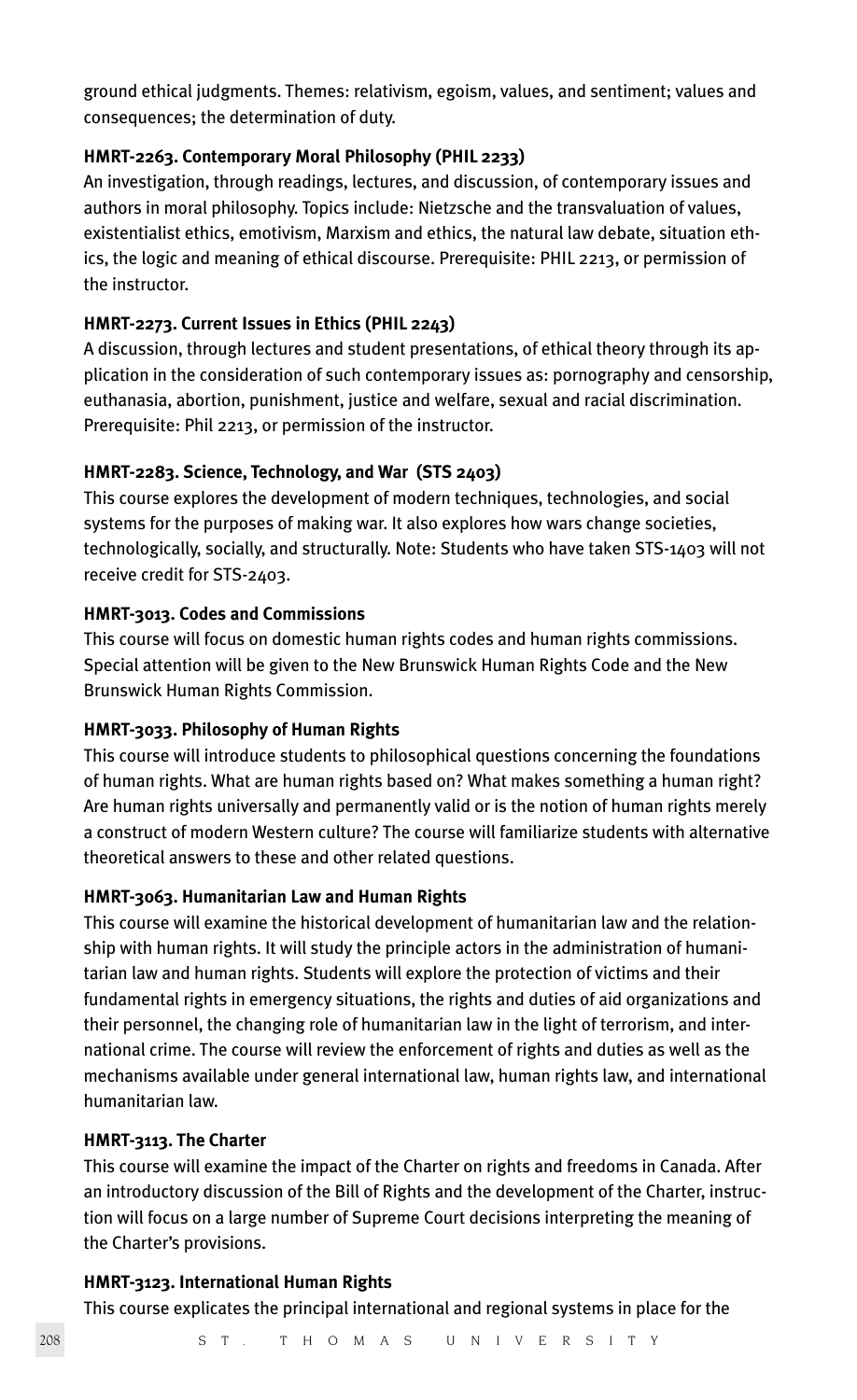protection and promotion of human rights, including the Inter-American, European, African, and United Nations systems. Students will study the most important human rights instruments, such as the International Bill of Rights, the European Convention on Human Rights, and the American Convention on Human Rights.

## **HMRT-3133. Human Rights and Non-governmental Organizations**

This course will identify and explore the operations of the main non-governmental organizations at the international and domestic levels in the field of human rights. Theoretical consideration shall be given to the role of these organizations in the practice of freedom. The practical work of various human rights groups will be considered. Students will be expected to participate in the work of a given human rights group during the course.

# **HMRT-3206. Justice (GRID 3306)**

This course will explore the nature of human community and the question of justice. Themes to be addressed will include an individual's responsibility to others, the role of community in promoting human happiness, the manner in which we are both limited and fulfilled by justice, and the relationship of justice and law. Texts will vary from year to year, but may include works such as: Plato's *Republic*, Aquinas' *Summa Theologica,* Sayers' *Gaudy Night*, Shakespeare's *Julius Caesar*, Cary's *Tragedy of Mariam*, Marx's *The German Ideology*, and King's *Letter from Birmingham Jail*. Prerequisites: GRID 2006, or permission of the instructors.

# **HMRT-3213. Environmental Policy (ENVS 3013)**

Building upon familiarity with the major perspectives within the environmental movement, the course will examine various approaches to resolving environmental problems such as: bioregionalism, sustainable growth, deep ecology, rightsizing economic activity, etc. Students will explore how alternate visions of the future would translate into public policy. Prerequisites: ENVS 1013 and ENVS 2023, or permission of the instructor.

# **HMRT-3216. Freedom (GRID 3506)**

This course will examine the nature of freedom in the context of human life and community. Questions to be addressed will include: To what extent are human beings free by nature? Should political communities promote freedom? What might be appropriate limitations on our freedom? Texts may include Sophocles' *Oedipus Rex*, Plato's *Crito*, Aquinas' *On Free Will*, Shakespeare's *Coriolanus* and Hegel's *The Philosophy of Right.* Prerequisite: GRID 2006.

# **HMRT-3223. Environmental Praxis (ENVS 3023)**

This course explores how alternative visions of the future translate into political action at the international, national, provincial, community, and personal levels. This involves an analysis of alternative theories of the nature of social change. A component of this course may be service learning. Prerequisites: ENVS 1013 and ENVS 2023, or permission of the instructor.

# **HMRT-3233. The Canadian Constitution: The Charter of Rights and Freedoms (POLS 3133)**

This course will focus on the impact our constitution has had on civil liberties in Canada. The course will proceed primarily by means of class discussion of leading constitutional decisions and student presentations.

# **HMRT-3243. Human Rights in International Relations and Foreign Policy (POLS 3503)**

This course considers human rights in international relations. It focuses on how the emerging human rights regime is affecting the practice of traditional state sovereignty. Special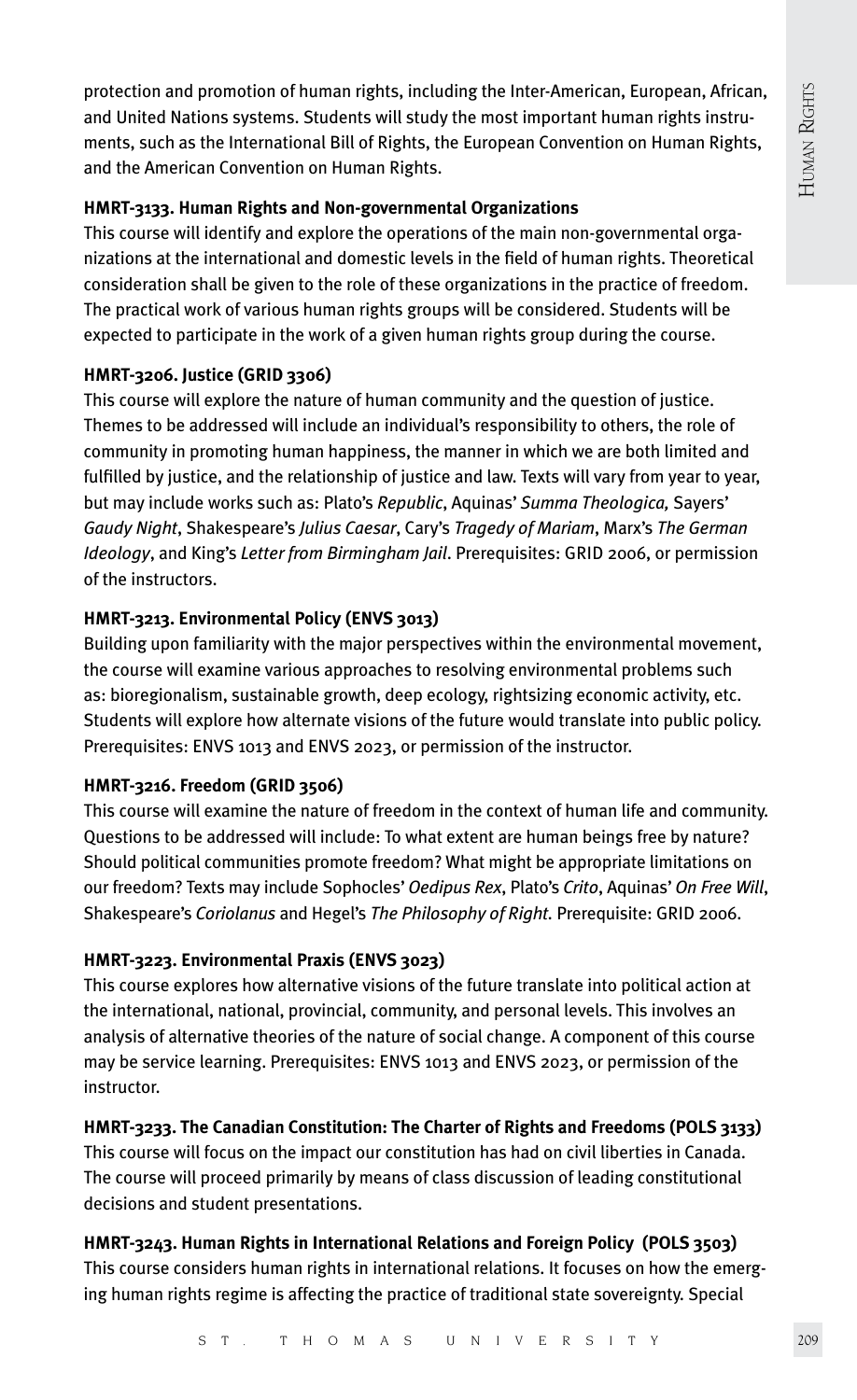attention will be paid to the political and philosophical arguments around such issues as universal human rights versus cultural relativism, and the problems associated with humanitarian intervention.

## **HMRT-3253. Model United Nations (POLS 3613)**

This course will prepare students for participation in a Model United Nations, either Canadian or American sponsored. In a model UN simulation, students represent an assigned country's foreign policy on assigned issues on the UN agenda. The course will begin with an examination of the UN and its procedures. Subsequent topics will include researching the assigned UN issues and the assigned country's policy on them; preparation of working papers and motions, and strategies for effective conference participation. Fund raising for the trip required: half credit course, but meets first and second terms; limited enrolment.

## **HMRT-3263. Sex, Science & Gender (STS 3303)**

This course examines how scientific research, in the late 19th and 20th centuries, has shaped common conceptions of sex behaviour and how this scientific knowledge has also been shaped by cultural conceptions of gender roles and "normal" behaviour.

## **HMRT-3273. Feminism and Techno-Science (STS 3503)**

Examines a variety of feminist perspectives on science and technology which suggest that scientific authority (particularly in the biological and life sciences) rationalizes and normalizes gender stereotypes and inequalities, and also marginalizes women from its institutions. The content and positions of various perspectives (as well as counter-arguments) are studied for their political, philosophical, and epistemic assumptions. Prerequisite: at least 9 credit hours in STS or permission of the instructor.

## **HMRT-3283. Science, Religion, and Galileo's Trial (STS 3063)**

Examines the complex interactions between Western science and the Judeo-Christian religious tradition in the ancient, medieval, and early modern periods culminating with a close study of Galileo's trial by the Inquisition in 1632 to reveal how variable and complex interactions between science and religion have been characterized at different times by conflict, cooperation, separation, understanding, misunderstanding, dialogue, and alienation. Prerequisite: STS 2243 or permission of the instructor.

## **HMRT-3433. World Literature in English: West Indies and Africa (ENGL)**

An introduction to the range of literary expressions of writers from the non-Western cultures of the West Indies and Africa. The major genre studied is the novel, though poetry and essays are also examined. The focus of the course is to study the concerns of the colonized, those who were swept up by British expansion in the 18th and 19th centuries. (Categories: National or Regional, Cultural Studies).

## **HMRT-3443. World Literature in English: India (ENGL)**

An introduction to the range of literary expressions of writers from the Indian Subcontinent. The two major genres studied are the novel and short fiction, though poetry and essays are also examined. The focus of the course is to study the concerns of the colonized, those who were swept up by British expansion in the 18th and 19th centuries. (Categories: National or Regional, Cultural Studies).

#### **HMRT-3506. Human Rights in International Relations and Foreign Policy**

This course considers human rights in international relations and foreign policy from the point of view of constraints on sovereignty. With background from the nineteenth and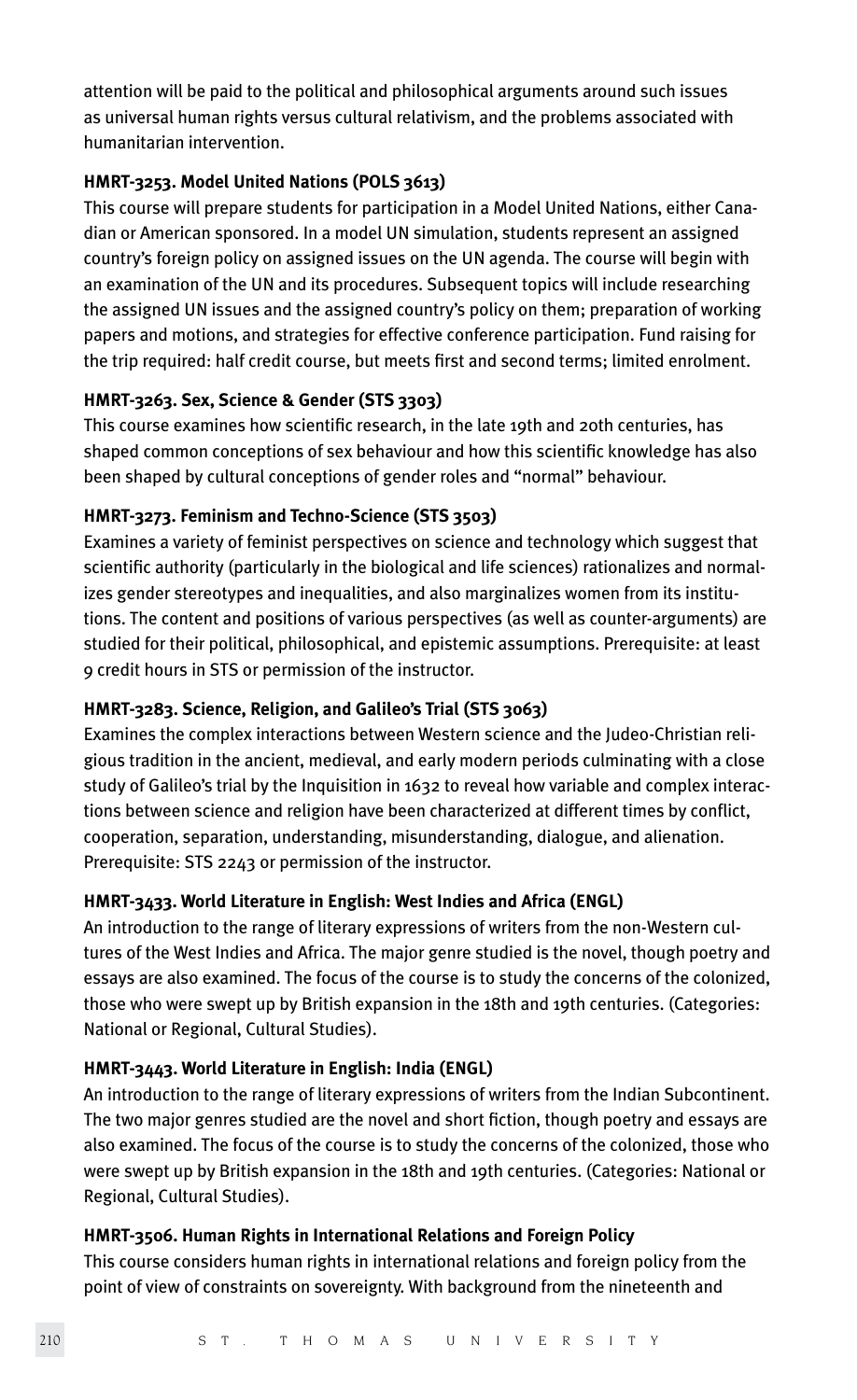twentieth centuries up to WWII, it concentrates on the promotion and protection of human rights in the post-war period. Topics covered include: the UN system of human rights and the international and domestic politics of human rights as evidenced in foreign policy, Canadian in particular.

# **HMRT-3803. Child and Youth Rights**

This interdisciplinary course focuses on the implementation of articles of the UN Convention on the Rights of the Child, specifically: provision rights (e.g., health care, education), protection rights (e.g., from abuse, neglect, exploitation), and participation rights (e.g., in families, schools), with a particular emphasis on the implementation of these articles in Canada. Prerequisites: CRIM 2223 and HMRT 2003.

# **HMRT-4003. Research Seminar**

Students in this course will do a research project in human rights under the supervision of the instructor. The course will begin with a general introduction to the aims and methods of research projects. Students will be expected to present periodic reports on the status of their work. The course is normally reserved for students in their final year of the human rights Major.

# **HMRT-4013. Capstone Seminar**

This course will consist of an in-depth investigation of one or more human rights problems. The specific topic will change from year to year. Students will be expected to examine the issue(s) in light of their knowledge of the basic instruments, institutions, and ideas relevant to human rights as well as their understanding of the fundamental questions of value that surround contemporary social issues. The course is normally reserved for students in their final year of the human rights Major.

## **HMRT-4023. Independent Study**

Students may undertake studies under the direction of a member or members of the program with the permission of the Director. The course is limited to students with a proven academic record.

# **HMRT-4033. Special Topics in Human Rights: International Human Rights Law**

This course will be part of a study abroad program at the China University of Politics and Law (CUPL). Students will participate in a two week long Summer Program in Human Rights. Lecturers are drawn from the international human rights community and topics and lectures vary year to year, with an emphasis on international human rights. Students who successfully complete this course may count it as three credit hours towards the area of "Institutions and Applications" under the Human Rights Program.

# **HMRT-4043. Special Topics in Human Rights**

The content of this course changes from year to year reflecting the strengths of faculty or the scholar occupying the Chair in Canadian Citizenship and Human Rights.

# **HMRT-4923. Collective Memory, Culture and Texts in Argentina (SPAN)**

This course will explore the connections between collective memory, history and culture in Argentina. It explores the cultural production of the post-dictatorship Process of National Reorganization (1976-1983) through essays, fiction, and film. These texts and films reconstruct not only history but also those identities denied by official history. We will define concepts such as official history, Other History, and collective memory in order to understand the discursive fields from which history and memory are reconstructed.